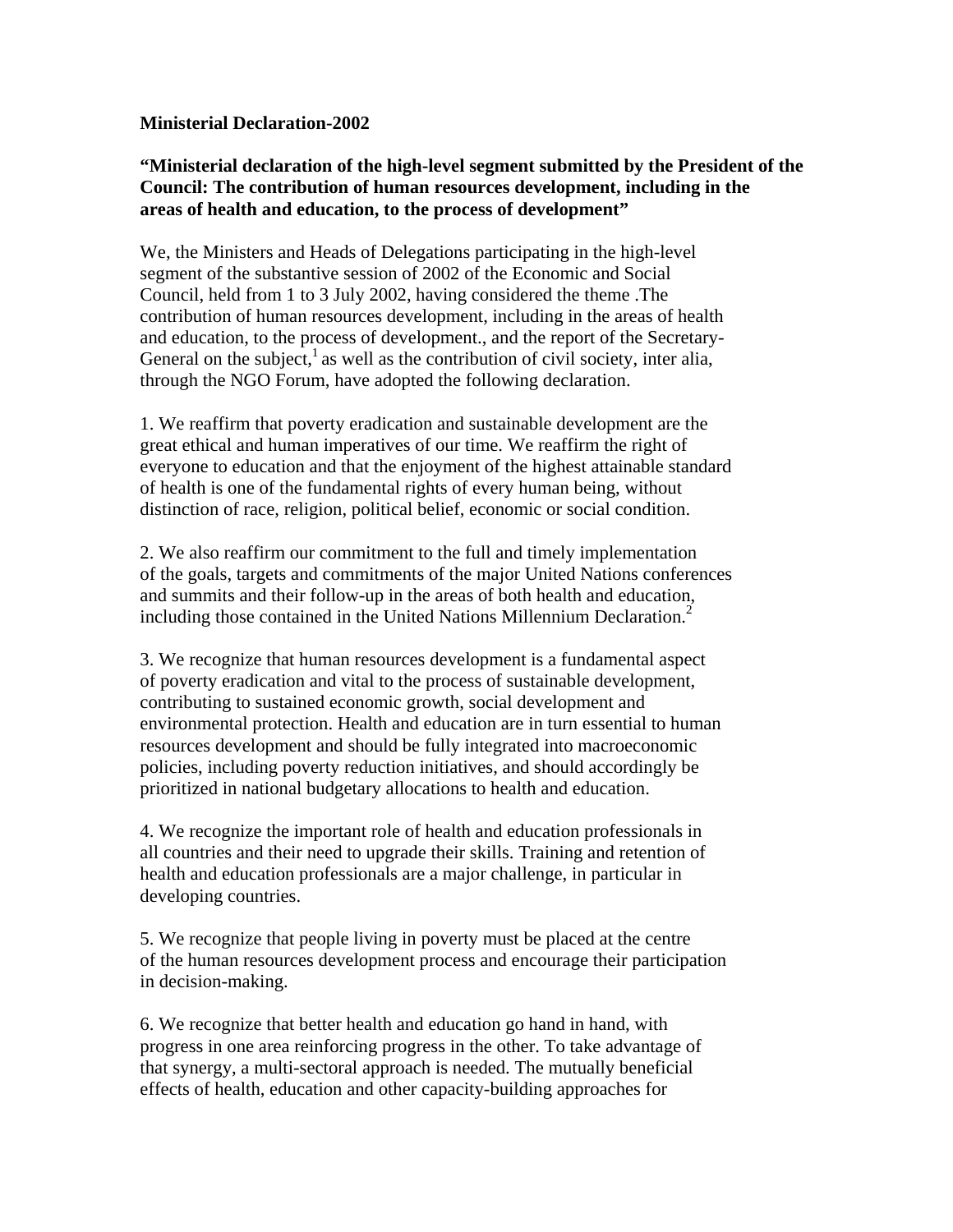development outcomes should be explicitly considered in the actual design and implementation of development strategies. To that end, we are committed to strengthening efforts at the national and international levels.

7. Good governance at all levels, sound economic policies, solid democratic institutions, freedom, peace and security, domestic stability, respect for human rights, including the right to development, the rule of law and gender equality are all essential for progress in health and education and mutually reinforcing.

8. We stress the need for gender mainstreaming in all human resources development policies and programmes to be able to effectively address gender inequalities. Gender equality considerations are essential to the design, implementation, monitoring and evaluation of policies and programmes. Full and equal access to health care and education is fundamental for the achievement of gender equality. We reaffirm the goals, objectives and commitments contained in the Beijing Declaration and Platform for Action<sup>3</sup> and also in the political declaration and further actions and initiatives to implement the Beijing Declaration and Platform for Action adopted by the General Assembly at its twenty-third special session.<sup>4</sup>

9. We also recognize that human resources development must begin with an investment in children. We call for timely and effective implementation of the declaration and plan of action adopted by the General Assembly at its twenty-seventh special session.<sup>5</sup>

10. We reaffirm the need to provide access to effective and equitable primary health-care systems in all communities. We call for the full implementation of the Declaration of Commitment on HIV/AIDS, as adopted by the General Assembly at its twenty-sixth special session, $6$  and the other internationally agreed goals and strategies on malaria and tuberculosis. The response to the epidemic must be through integrating prevention, care, support and treatment in a comprehensive approach. Recognizing that such implementation will require far greater human and financial resources (from 7 billion to 10 billion dollars targeted annually by 2005), we resolve to intensify efforts to mobilize those resources through increased allocations from national budgetary resources, increases in bilateral and multilateral assistance and the provision of substantial and additional resources to, inter alia, the Global Fund to Fight HIV/AIDS, Tuberculosis and Malaria. Consideration should be given to launching new partnerships and initiatives in such areas as prevention through education for HIV/AIDS and partnerships for affordable essential drugs. Increased attention must be given to maternal and child health and reproductive health.

11. We strongly encourage strategic research for and the development of necessary drugs and vaccines, particularly against diseases prevalent in developing countries. Increased investments are required in global health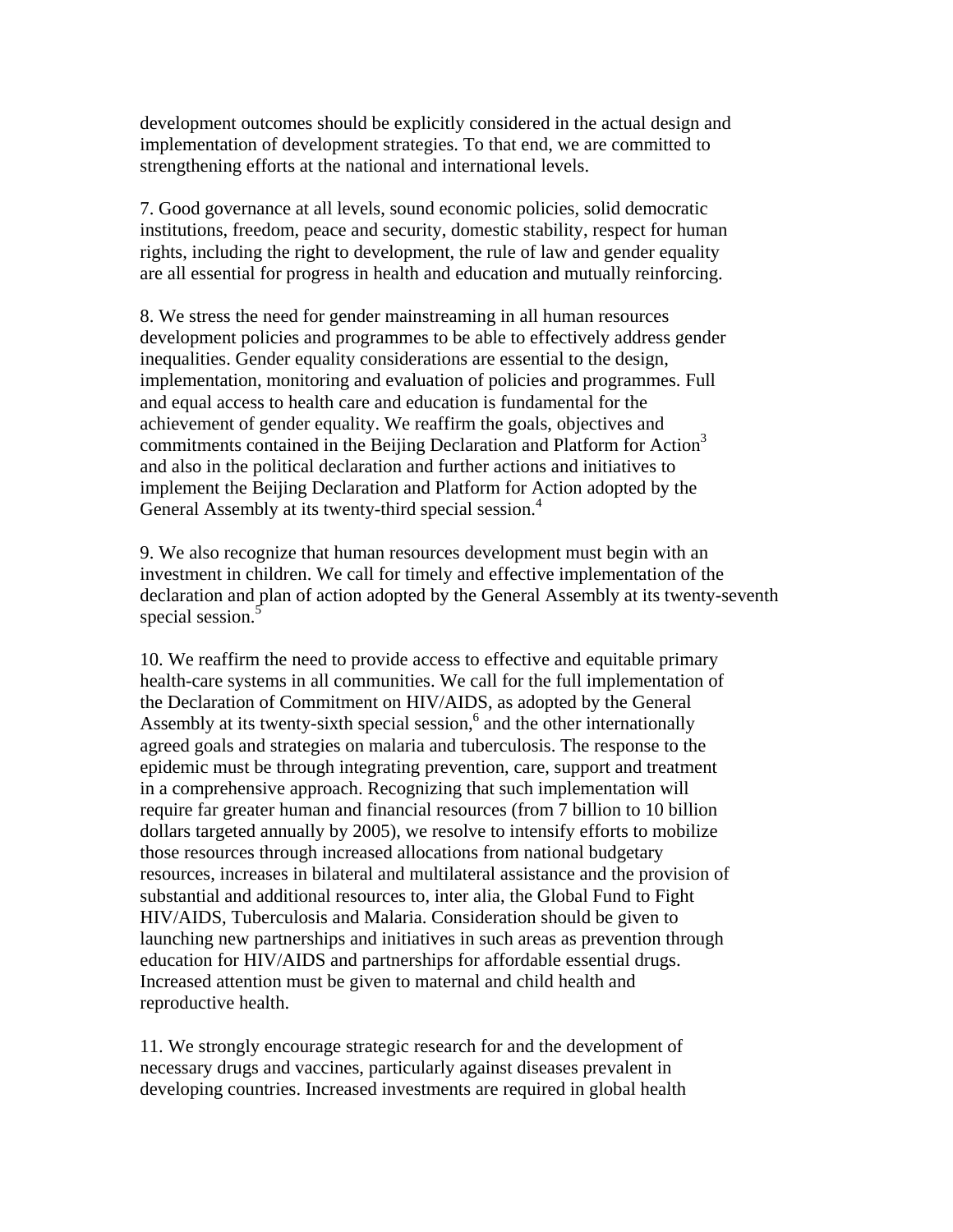research and research capacity in developing countries. We encourage the pharmaceutical industry to make essential drugs, including anti-retrovirals, more widely available and affordable to all who need them in developing countries. Efforts should continue to ensure improved access to medicines and affordable health systems in line with the declaration on the Agreement on Trade-related Aspects of Intellectual Property Rights and public health adopted at the Fourth Ministerial Conference of the World Trade Organization, held at Doha in November 2001.

12. We welcome the work of United Nations organizations in addressing drug-resistant malaria. We encourage the stakeholders of the Roll Back Malaria Campaign and the Stop Tuberculosis Initiative to continue and intensify their efforts and call for full international support for their work. We stress the importance of the Global Alliance for Vaccines and Immunizations, ongoing governmental programmes and other public-private partnerships that are effective in contributing to equitable health outcomes.

13. We reaffirm the commitments at the World Education Forum in Dakar to the effect that no country seriously committed to Education for All will be thwarted in its achievement of that goal by lack of resources. We will continue to mobilize political and public commitment and resources for Education for All. We recommend an integrated approach reaching beyond basic education, extending from primary to higher and technical and vocational education, and encompassing early childhood development, girls. education, adult education and lifelong learning, to maximize the impact of education on development and poverty reduction. Alternative or non-formal education can contribute in ways that complement formal education.

14. We acknowledge that although the developing countries have the primary responsibility for the development of their human resources, the role of the international community and the multilateral institutions is essential in providing assistance in building human resources in developing countries. North-South, South-South and triangular cooperation can play a significant role in meeting the challenges faced by developing countries. We strongly encourage partnership efforts aimed at advancing health and education goals.

15. We also underline the importance of increasing the access of all people to modern means of communication and information and stress the need to improve access, thereby increasing the benefits of information and communication technologies (ICT) to people in all countries, in particular developing countries. We underline the potential role of ICT in improving health and education services. We invite the Information and Communication Technologies Task Force and the World Summit on the Information Society in 2003 and 2005 to pay particular attention to bringing the benefits of ICT to people in all countries through human resources development.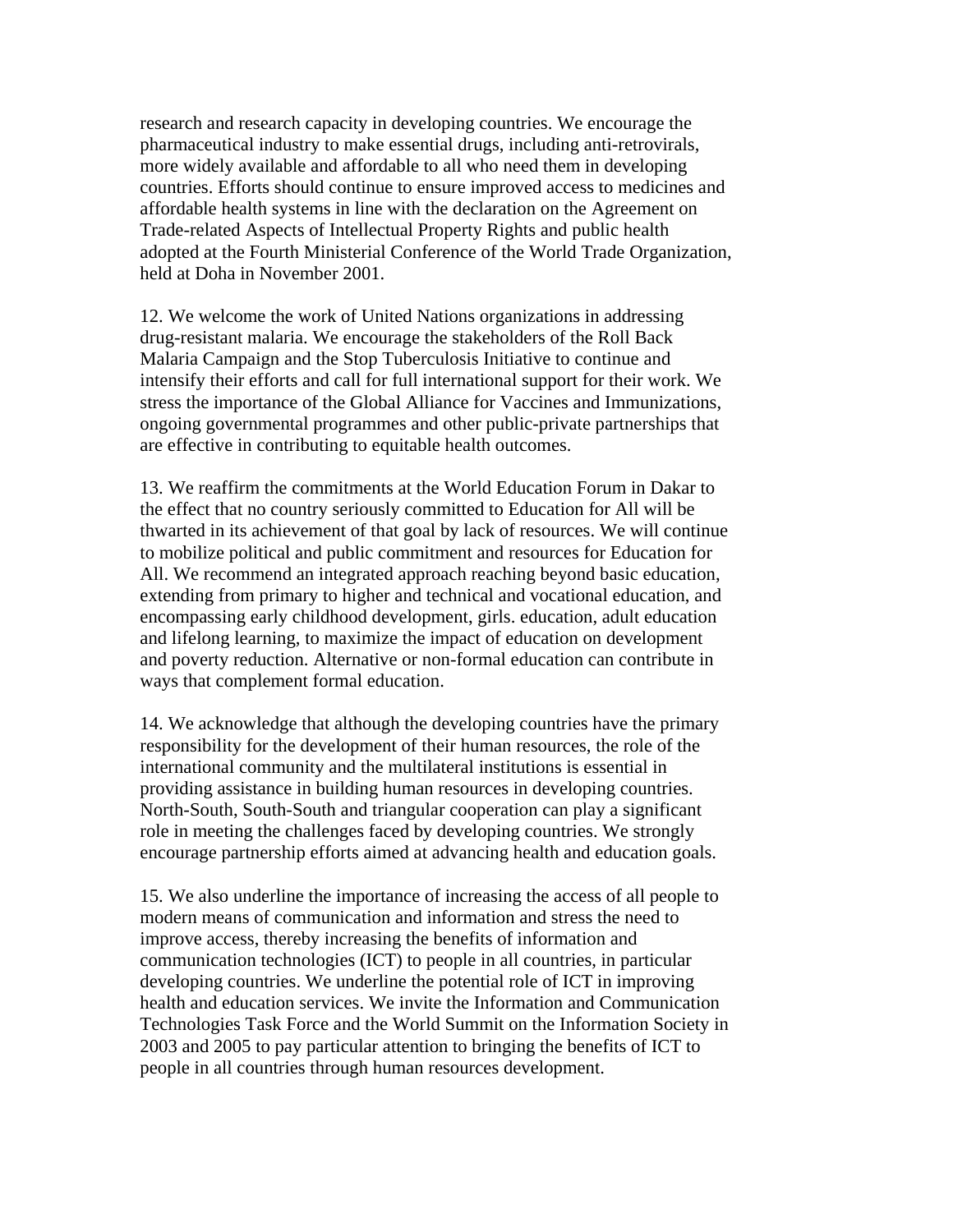16. We call for concerted efforts to significantly increase investments in health and education with the aim of providing access to health care and education to persons living in poverty and vulnerable groups. We recognize that current levels of investment in health and education are inadequate. We urge an increase in resources from all sources to provide adequate and sustained resources for effective programmes.

17. We recognize that a substantial increase in official development assistance (ODA) and other resources will be required to provide adequate and sustained resources for effective programmes that will improve the quality of and strengthen the necessary delivery systems for health and education. We urge developed countries that have not done so to make concrete efforts towards the target of 0.7 per cent of gross national product (GNP) as ODA to developing countries and 0.15-0.20 per cent of GNP of developed countries as ODA to least developed countries, as reconfirmed at the Third United Nations Conference on the Least Developed Countries, and encourage developing countries to build on progress achieved in ensuring that ODA is used effectively to help achieve development goals and targets. Recipient and donor countries, as well as international institutions, should strive to make ODA more effective.

18. We recognize that trade is one of the most important sources of fostering development and financing human resource development. A universal, rule-based, open, non-discriminatory and equitable multilateral trading system, as well as meaningful trade liberalization, can substantially stimulate development worldwide. We also agree that external debt relief can play a key role in liberating resources that can be directed towards activities consistent with attaining sustainable growth and development, inter alia, in the areas of health and education. We stress the importance of facilitating access to and transfer of knowledge and technology on concessional, preferential and favourable terms to the developing countries, as mutually agreed, taking into account the need to protect intellectual property rights and the special needs of developing countries, with the objective of enhancing their technological capacities, capabilities, productivity and competitiveness in the world market.

19. We express strong support for Africa's new initiative, entitled the New Partnership for Africa's Development (NEPAD), to achieve, inter alia, human resources development objectives.

20. We recall the outcome of the International Conference on Financing for Development, held in Monterrey, Mexico, including the Monterrey Consensus of the International Conference on Financing for Development.<sup>7</sup>

21. We call for further efforts to implement the commitments made for implementing the Programme of Action for the Least Developed Countries for the Decade  $2001-2010$ ,<sup>8</sup> adopted by the Third United Nations Conference on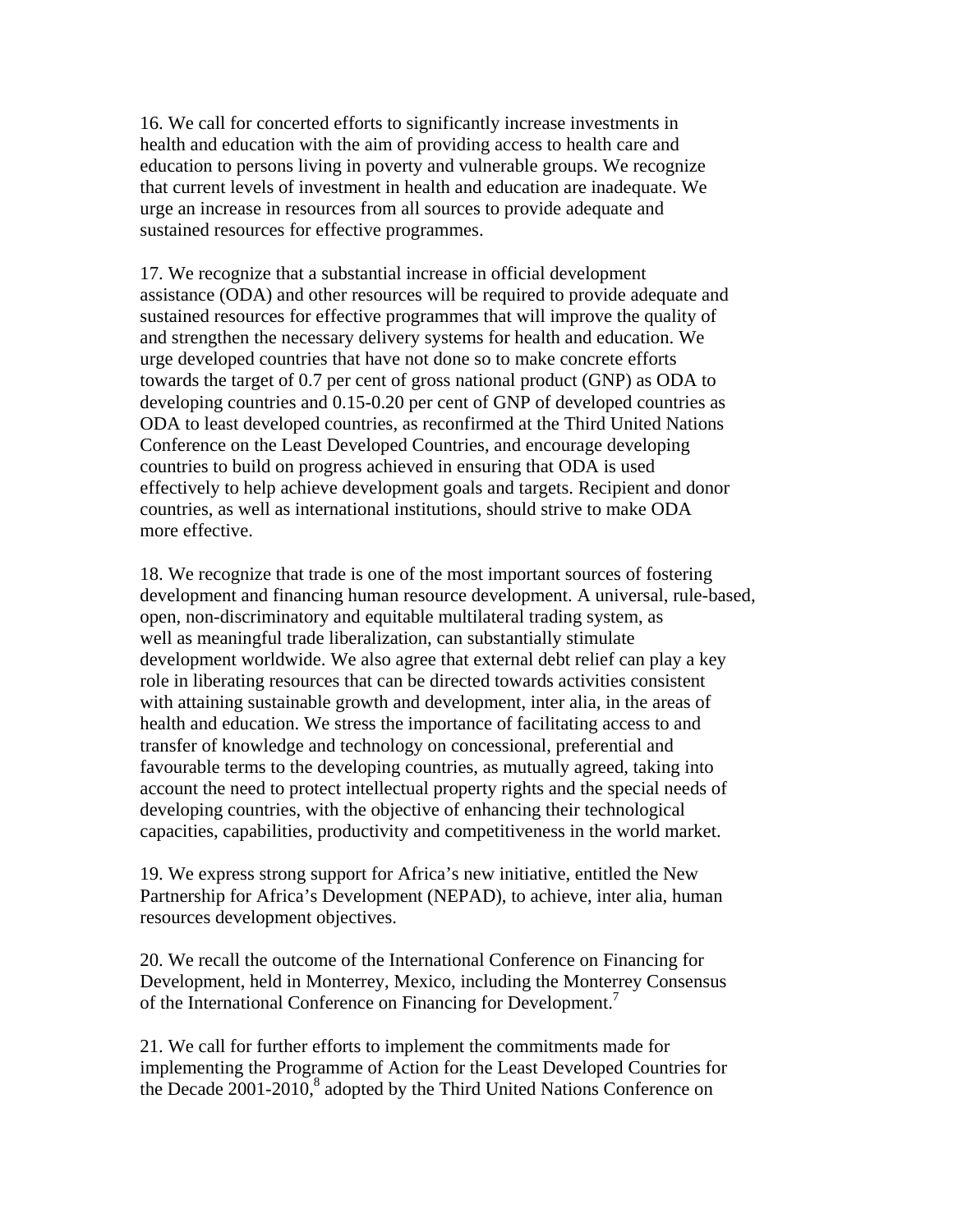the Least Developed Countries in Brussels on 20 May 2001, particularly those commitments related to building human and institutional capacities.

22. We call upon the United Nations system to strengthen its catalytic and supportive role in promoting human resources development in the areas of health and education. To that end, the United Nations system should continue and strengthen its efforts to:

.(a) Support national-, regional- and global-level efforts to integrate human resources development programmes into poverty reduction strategies on the basis of national ownership and priorities;

.(b) Help countries build institutions and local technical capacity;

.(c) Promote human resources development programmes that facilitate the access to ICT in all countries, in particular developing countries, to build digital opportunities;

.(d) Build partnerships with stakeholders based on common goals and strategies and mutual responsibility and commitment and use sector-wide approaches;

.(e) Strengthen mechanisms for disseminating knowledge and good practices for effective development cooperation in human resources development.

23. We stress the pivotal role of the Council in maintaining the focus on implementation and financing for human resources development as part of its responsibilities in the integrated and coordinated follow-up of major United Nations conferences and summits. We call upon the Council to mobilize and promote a coordinated action by the United Nations system for implementing the present declaration.

24. We submit this declaration to the General Assembly as a contribution to the follow-up to the major United Nations conferences and summits, including the Millennium Summit..

*Notes* 

1 E/2002/46.

2 See General Assembly resolution 55/2.

3 *Report of the Fourth World Conference on Women*, *Beijing*, *4-15 September 1995* (United Nations publication, Sales No. E.96.IV.13), chap. I, resolution 1, annexes I and II.

4 General Assembly resolution S-23/2, annex, and S-23/3, annex.